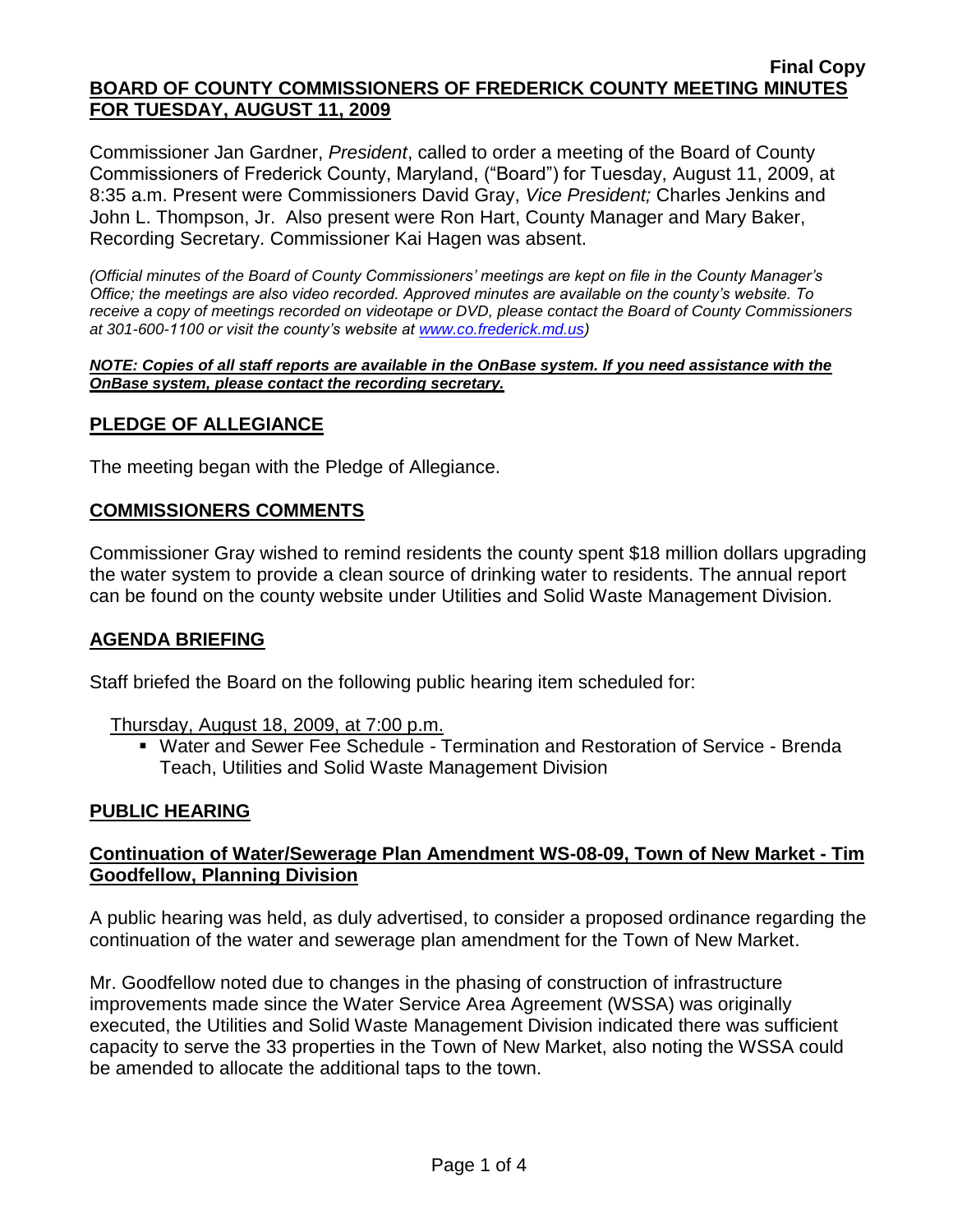There was no public comment.

Commissioner Jenkins moved approval of the reclassification to W-3 Development of the 33 properties included in the staff report for Case #WS-08-09. Commissioner Gray seconded the motion that passed 4-0 with Commissioner Hagen absent.

## **WOKSESSION**

## **Appointments/Reappointments to Boards/Commissions/Committees - Joyce Grossnickle, Office of the County Manager**

Frederick County Advisory Plumbing Board

There was no public comment.

Commissioner Thompson recused himself as there was a conflict of interest.

Commissioner Jenkins move to appoint Mr. Gary Armbruster to fill an unexpired term to expire June 30, 2010, and Mr. Russell Strine to fill an unexpired term to expire June 30, 2013. Commissioner Gray seconded the motion that passed 3-0 with Commissioner Hagen absent.

#### Citizens Nursing Home Board of Trustees

There was no public comment.

Commissioner Gray moved to appoint Dr. Sonja Rossig to fill an unexpired term to expire June 30, 2012. Commissioner Jenkins seconded the motion that passed 4-0 with Commissioner Hagen absent.

## Social Services Board

There was no public comment.

Commissioner Gray moved to reappoint Mr. Dan Wagner to serve a three-year term to expire June 30, 2012, and appoint Ms. Sue Shatto to fill an unexpired term to expire June 30, 2011. Commissioner Thompson seconded the motion that passed 4-0 with Commissioner Hagen absent.

## Workforce Development Board

There was no public comment.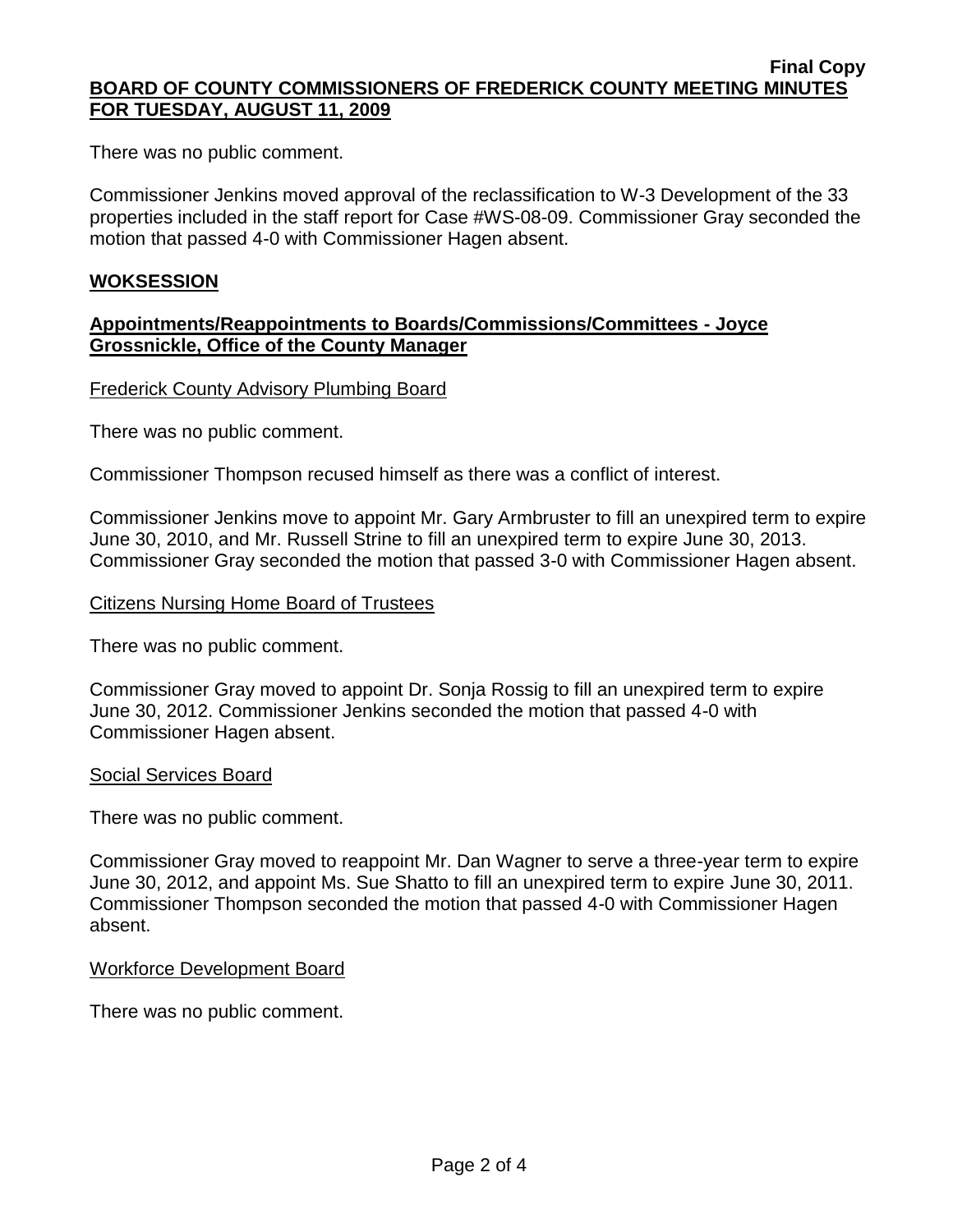Commissioner gray moved to reappoint Mr. Jason Judd to serve a four-year term to expire June 30, 2013. Commissioner Thompson seconded the motion that passed 4-0 with Commissioner Hagen absent.

#### **Adoption of a Resolution to Approve a Debt Policy Pursuant to State Law - John Kroll, Finance Division**

Mr. Kroll presented the proposed resolution which would provide guidance and direction concerning the issuance of debt and the use of varying debt instruments.

There was no public comment.

Commissioner Jenkins moved approval of the proposed resolution which would become effective September 1, 2009. Commissioner Gray seconded the motion that passed 4-0 with Commissioner Hagen absent.

(A copy of Resolution #09-22 can be obtained in the County Manager's Office or from the county's website, [www.co.frederick.md.us\)](www.co.frederick.md.us)

#### **ADMINISTRATIVE BUSINESS**

# **Catoctin Creek Park Declaration to Establish and Retain Easement and Three-Year Forest Improvement and Protection Agreement - Sue Putnam, Public Works Division**

Ms. Putnam presented a proposed declaration for the Catoctin Creek Nature Center project to allow grading and building permits be released for the project.

Commissioner Gray moved approval of the declaration as presented. Commissioner Thompson seconded the motion that passed 4-0 with Commissioner Hagen absent.

## **Countywide Comprehensive Plan Update – Eric Soter and Jim Gugel, Planning Division**

Staff reviewed changes and updates to the growth areas within the comprehensive plan by municipality.

Mr. Soter requested the September 2, 2009, meeting be cancelled and for the comprehensive plan meeting to resume on September 10, 2009, at 1:30 p.m. to provide ample time for staff to discuss the updates and changes during the next County/Municipalities meeting.

The Board took no action.

## **COMMISSIONERS COMMENTS**

None.